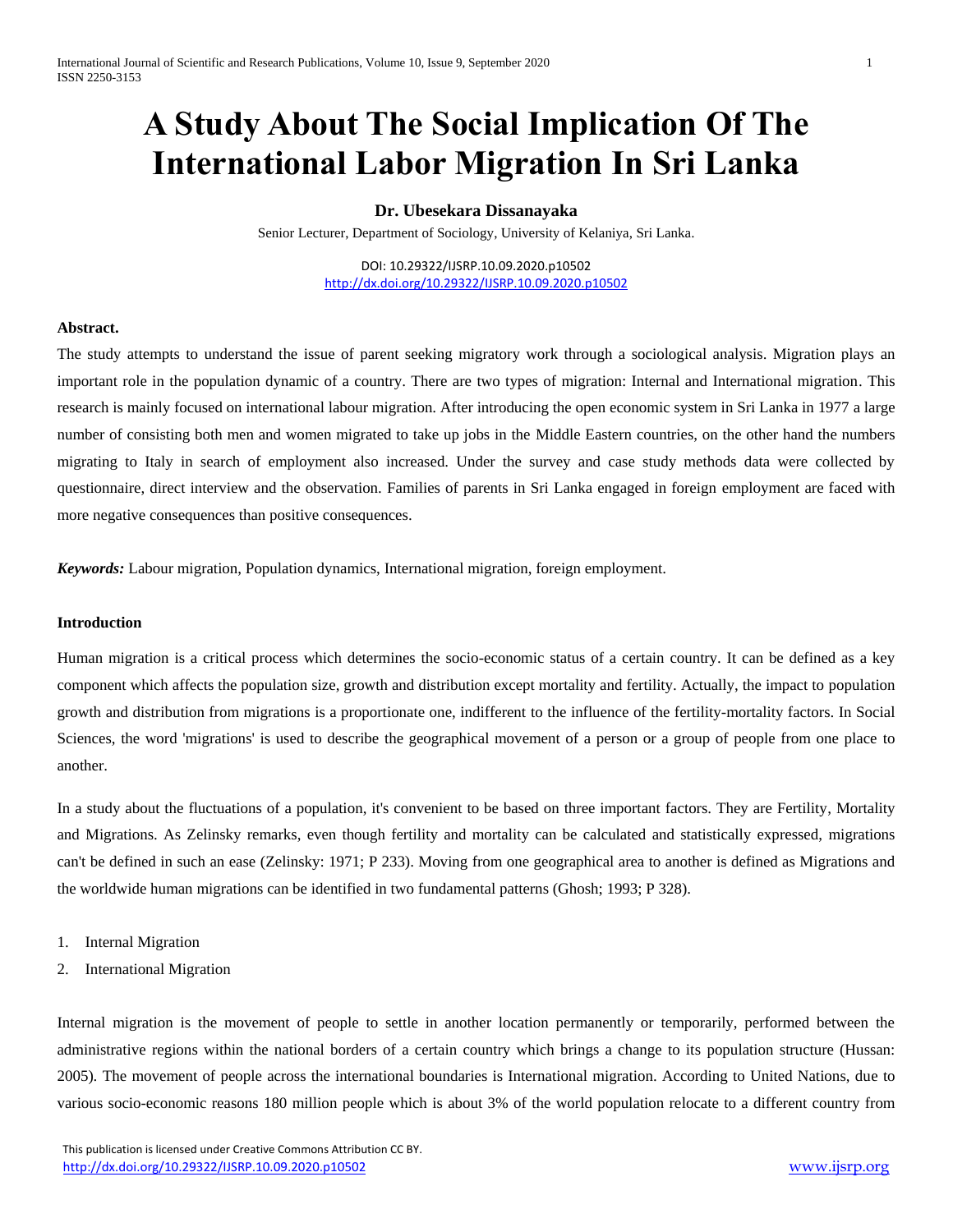where they were born (United Nations: 2002). International migration has become an important factor for population growth as the population of some countries has rapidly increased as a result of international migrations.

The movement of a person from one place to another within the home country or to a different country with an intention of a job is defined as Labour Migration by the International Organization for Migration (IOM: 2008). Therefore, Labour Migration causes the displacement of valuable human resources from one country to another. This is a process which depends on various attractionrepulsion factors. Collins Encyclopedia identifies, Migrant worker is a person who travels from one place to another to provide the labour (Collins World Encyclopedia: 2005; p 599). In the initial stages, labour migration was based on Brain Drain. Brain drain is a result of numerous factors. The Push factors such as the reduction of the domestic income, ethnic conflicts, insufficient facilities for education and research, unemployment, not getting promoted in the job and the uncertainty about the future, and also the Pull factors like attractive salaries, a higher quality of life and proper facilities for education and research had directly influenced the brain drain from the developing countries to the developed (Ghosh: 1993; p 330-331).

The self-sustaining agricultural economy of the traditional Sri Lankan society was dismantled as a result of colonialization. After the rural community was deprived of their land ownership and the demolishing of agriculture, the villagers sought alternative modes of income via migrating out from their villages. As a result of this phenomenon the open economic model was introduced in 1977 and it fostered a drastic expansion in international relations. Since the beginning of 1980s a large number of men and women migrated to West Asia for foreign employment. It's obvious that these international labour migrations had resulted in certain repercussions in the Sri Lankan family structure.

### **Research Problem**

The wellbeing of a family is a continuous process which depends on the inter relations between the parents and children. Those can be weakened through the inability for the family to live together which is an essential structural component, due to the international migration of a family member. Thereby the research problem addressed in this research is "How does the parents' foreign employment affect the functioning and the well-being of a family?"

### **Hypotheses**

- The negative impact to the family structure caused by the parents' foreign employment is greater than its positive effects.
- A family which is already running under threat will face a significant risk of splitting up due to foreign employment.

#### **Research Objective and Targets**

- The main objective of this study is to comprehend the effect of foreign employment for the family structure.
- Identifying the impact of international labour migration linked with foreign employment experienced by the members of a family and proposing necessary measures that can be taken to minimize the negative consequences for the aforementioned family members can be identified as the supplementary targets of the research.

#### **Significance of the study**

 This publication is licensed under Creative Commons Attribution CC BY. <http://dx.doi.org/10.29322/IJSRP.10.09.2020.p10502> [www.ijsrp.org](http://ijsrp.org/) Despite that international labour migrations from Sri Lanka to foreign countries had conducted from past, it's evident that it didn't cause a direct influence for the sustainability of the family structure. In the traditional Sri Lankan society, a family member or a couple being foreign employed didn't cause a considerable effect for the remainder because of the sizable group of active relatives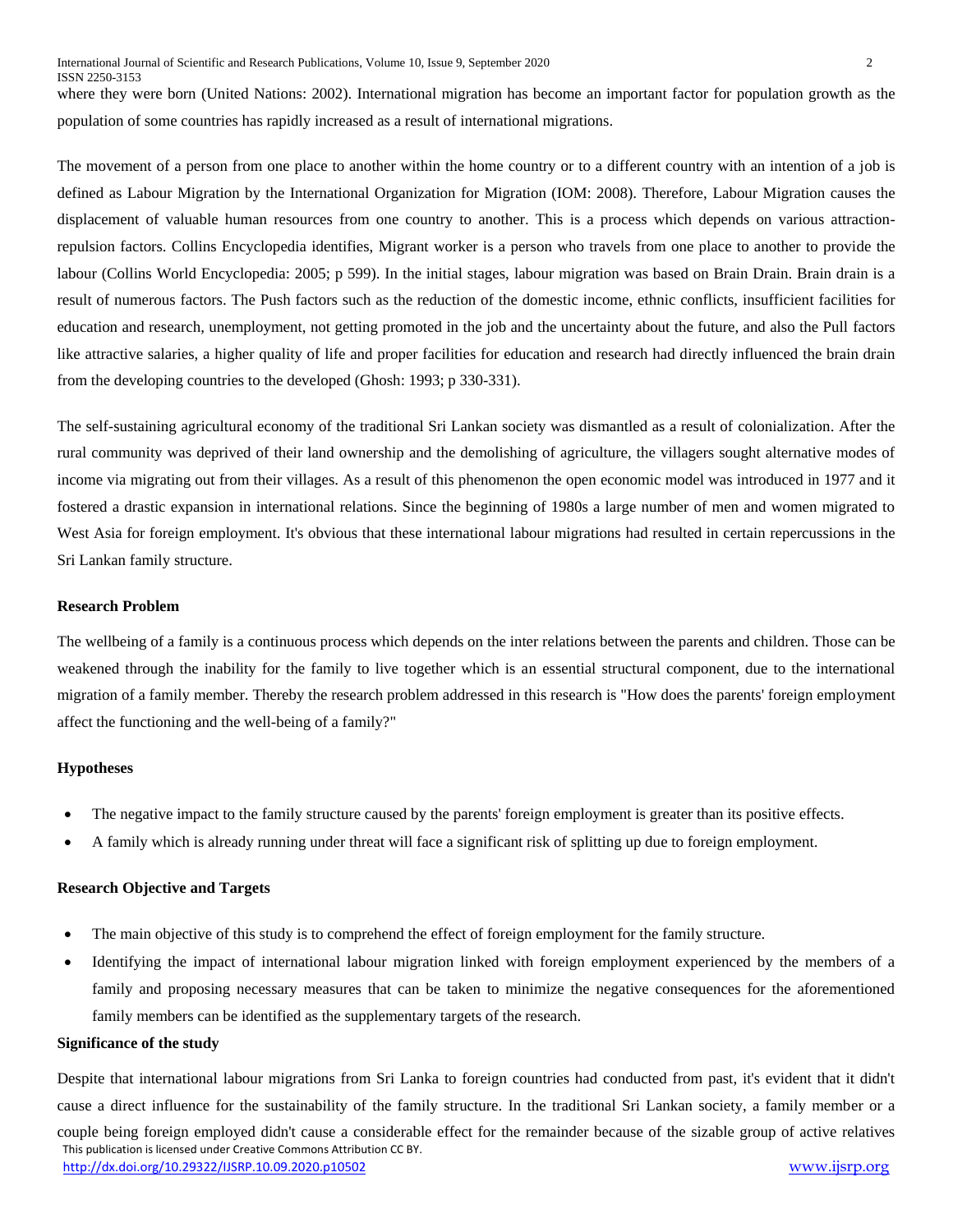which were present in the old days. But the relatives of the modern family are not as much in depth or rooted with past. Even though various scholars in recent history looked into the unskilled labour migrations to West Asia, the labour migrations from Sri Lanka to Italy haven't been into consideration. Therefore, studying the implications for the remaining family members, caused by skilled and unskilled workers getting migrated to West Asia and Italy from Sri Lanka, is a timely requirement.

#### **Research Methodology**

As Sociology inspects the social behavior of the human collective, the laboratory for a Sociologist is the Society. Experiments of natural Sciences are conducted inside laboratories while a Sociologist through empirical research examines the society and arrive into certain conclusions (Goode & Hatt: 1952; p 05). According to Best and Khan, a Research can be considered as a process which is well organized and methodological, conducted with an utmost effort and assessed using the scientific method (Best & Khan: 1993; p 20).

Data can be classified into two categories according to their nature. They are Quantitative and Qualitative data (Sarantkos: 1998; p 25). Both Quantitative and Qualitative data were utilized for this research. Quantitative data was used when collecting data such as the number of foreign labour emigrants as men and women, nature of the occupation, number of families, income, expenditure, savings and the age groups. While in collecting data such as the attitude of the wife or the husband about foreign employment, the impact on the socialization process of children caused by the foreign migration of parents, the tendency to develop extramarital affairs, Quantitative data was used. Direct interviews, observation and questionnaires were the data collection techniques used in this research.

#### **The Field of Research and the Research Sample**

The study which focused on the way the family structure getting affected by the foreign employment of parents, was conducted by selecting Puttalam District which is an administrative district in Sri Lanka, as its research field. The prime reason for that was the higher percentage of foreign labour emigrants in Puttalam district when compared to the other districts in the country. Wennappuwa divisional secretariat was identified as the area with the highest number of labour migrants from Sri Lanka to Italy. Due to the major scale labour emigrations from this area, Wennappuwa is named as "Little Italy" by the fellow Sri Lankans. Wennappuwa secretariat division records the highest number of foreign employees in the Puttalam district. Apart from Wennappuwa, there are a lesser number of labour emigrants to Italy and Middle-East recorded from Dankotuwa and Arachchikattuwa areas. By considering the number of the foreign employees and representing Wennappuwa, Dankotuwa and Arachchikattuwa areas, a sample of 400 families was selected for this research.

#### **Data Analysis**

When analyzing the data collected in this research which inspected about the impact on the family from the foreign emigration of parents, the migrated families of the total sample within the research field are as follows.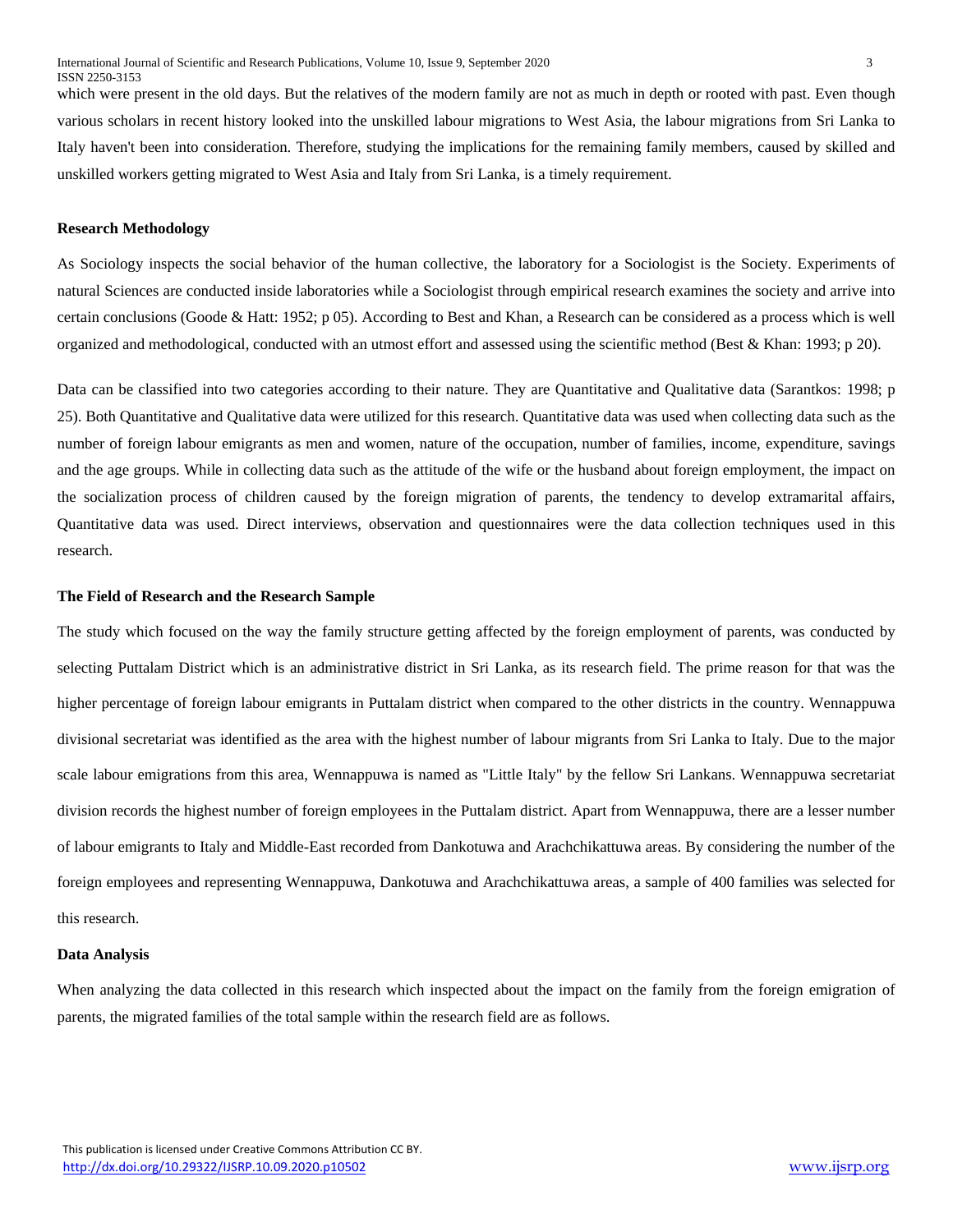## Table 01: Foreign migrated families

| Person/s migrated            | Amount | Percentage |
|------------------------------|--------|------------|
|                              |        | $\sqrt{2}$ |
| Husband                      | 165    | 41.3       |
| Wife                         | 187    | 46.8       |
| Both parents                 | 43     | 10.7       |
| Parents and all the children | 5      | 1.2        |
| Total                        | 400    | 100        |

Source: field research data 2015.

## Chart 01: Foreign migrated families



Source: field research data 2015

According to the table 1, majority of the foreign emigrants are wives. When the mother, father or both parents are foreign employed, the dependents of that occupation are living in Sri Lanka. These are the family members who are currently living in Sri Lanka while being dependent on the occupations of foreign emigrants.

| Dependents           | Amount | Percentage (%) |
|----------------------|--------|----------------|
|                      |        |                |
| Husband              | 172    | 19.7           |
| Wife                 | 165    | 18.9           |
| Children             | 356    | 40.7           |
| Parents of emigrants | 172    | 19.7           |
| <b>Siblings</b>      | 5      | 0.5            |
| Relatives            | 5      | 0.5            |
| Total                | 875    | 100            |

Table 2: Family members living in Sri Lanka who are dependent on foreign emigrants

Source: field research data 2015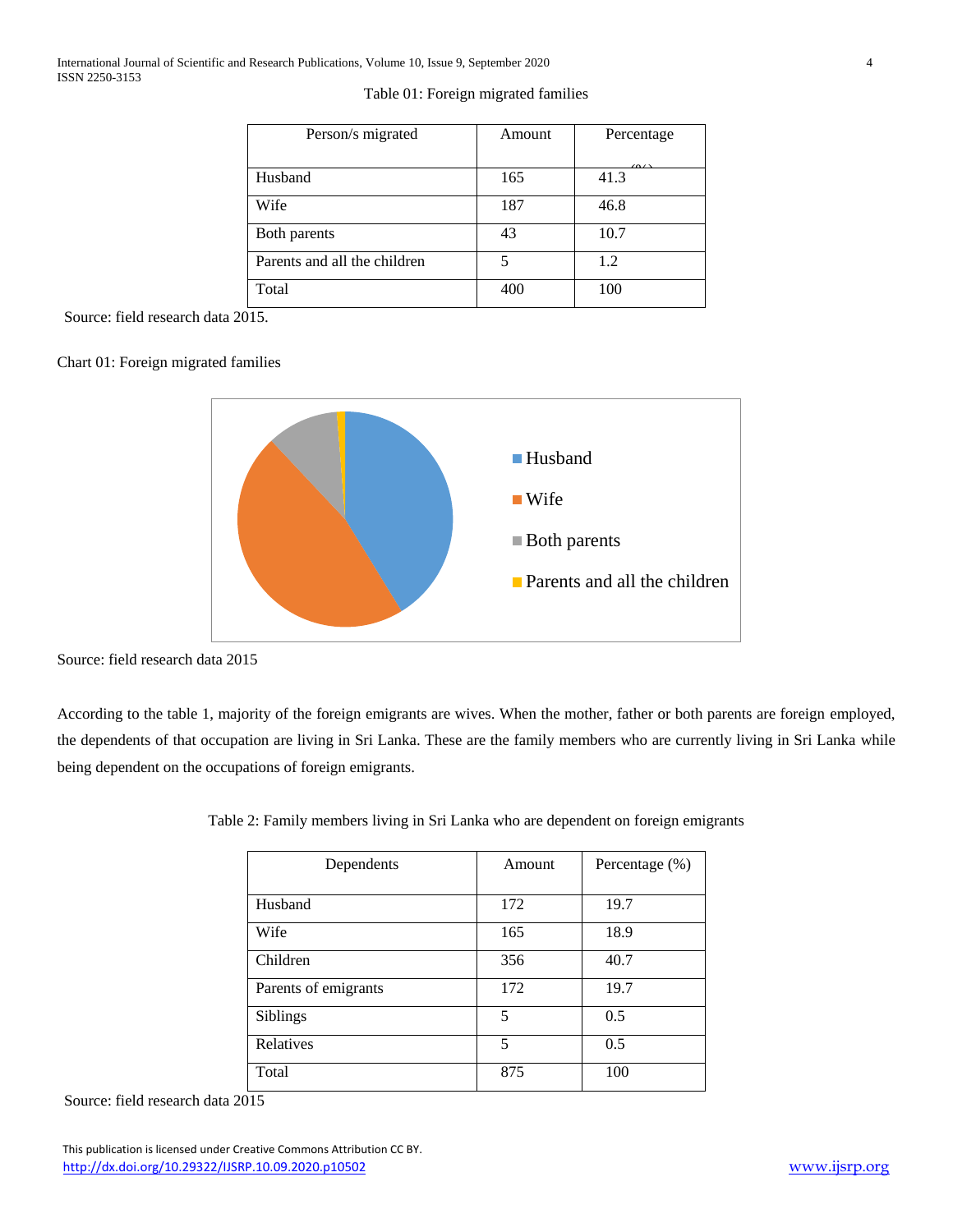Table 2. reveals the information about the family members living in Sri Lanka who are dependent on the foreign emigrants. In this the participants for the research had the chance to involve in a multiple response method. It highlights the fact that most dependents are children. When considering the population of foreign migrants according to their ages, this is how the husbands and wives within the sample belonged to the respective age groups.

| Age group       |                | Husband        | Wife   |                |  |
|-----------------|----------------|----------------|--------|----------------|--|
|                 | Amount         | Percentage (%) | Amount | Percentage (%) |  |
| Below 20 years  | 3              | 0.75           | 20     | 5              |  |
| $21 - 30$ years | 67             | 16.75          | 134    | 33.5           |  |
| $31 - 40$ years | 202            | 50.5           | 152    | 38             |  |
| 41 - 50 years   | 104            | 20             | 83     | 20.75          |  |
| $51 - 60$ years | 13             | 3.25           | 3      | 0.75           |  |
| Above 50 years  | $\mathfrak{D}$ | 0.5            |        | 0.25           |  |
| Not mentioned   | 9              | 2.25           | 7      | 1.75           |  |
| Total           | 400            | 100(94)        | 400    | 100            |  |

|  |  | Table 3: The Age groups of the sample |  |  |
|--|--|---------------------------------------|--|--|
|  |  |                                       |  |  |

Source: field research data 2015

According to the table 3, when considering the ages of husbands and wives in the sample of 400 families the majority of them belonged to the 31 - 40 years age category.

Not only the positive but the negative implications of foreign migration of mother or/and father was evident. The ill-effects experienced by children due to the foreign employment of their parents are presented herewith.

| Table 04: Negative effects on children caused by the foreign migrant parents. |  |  |  |  |
|-------------------------------------------------------------------------------|--|--|--|--|
|                                                                               |  |  |  |  |

| negative effect caused by the foreign migration of<br>the parents | Amount | Percentage<br>(% ) |
|-------------------------------------------------------------------|--------|--------------------|
| Not receiving adequate food                                       | 81     | 8.9                |
| Facing health issues                                              | 111    | 12.1               |
| Dropping out from education                                       | 99     | 10.8               |
| Drug addiction                                                    | 48     | 5.3                |
| <b>Stubbornness</b>                                               | 221    | 24.2               |
| Becoming violent                                                  | 127    | 13.9               |
| Wasting money                                                     | 56     | 6.1                |
| Being psychologically affected                                    | 106    | 11.6               |
| Sexual abused                                                     | 65     | 7.1                |
| Total                                                             | 914    | 100                |

 This publication is licensed under Creative Commons Attribution CC BY. <http://dx.doi.org/10.29322/IJSRP.10.09.2020.p10502> [www.ijsrp.org](http://ijsrp.org/)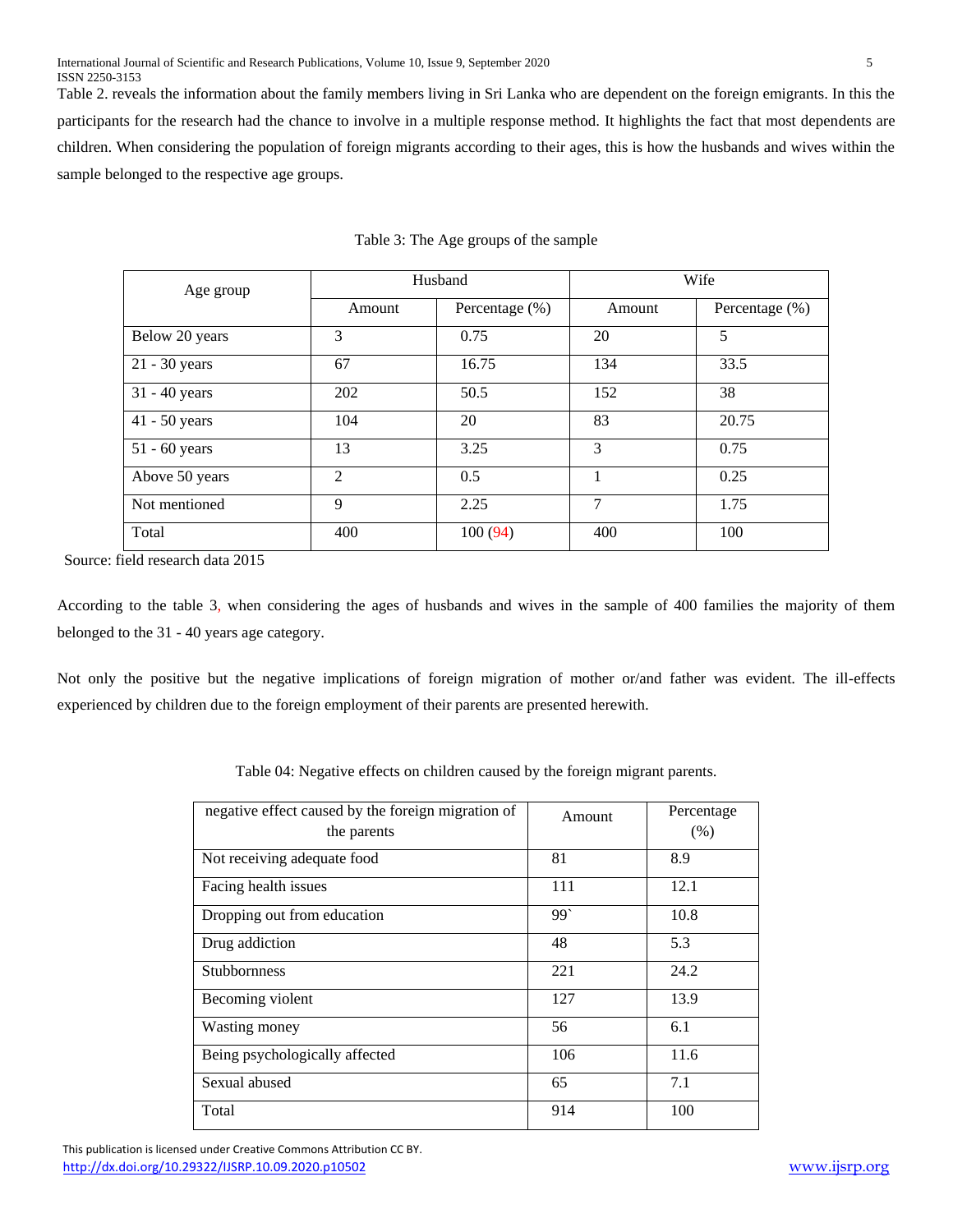When collecting data about the harmful effects experienced it was openly presented enabling multiple response for the respondents. In certain situations, the impact of foreign migration of parents has been a positive one too.

| Positive effect caused by the foreign migration of<br>the parents | Amount | Percentage (%) |
|-------------------------------------------------------------------|--------|----------------|
| Having a luxurious life                                           | 101    | 20.5           |
| Adequate money for expenses                                       | 83     | 16.8           |
| Receiving modern commodities                                      | 120    | 24.3           |
| Ability to buy a vehicle                                          | 31     | 6.3            |
| Capability to enroll in educational courses                       | 22     | 4.5            |
| Receiving fashionable clothes                                     | 136    | 27.6           |
| Total                                                             | 493    | 100            |

Table 05: The Positive effects on children caused by the foreign migrant parents.

Source: field research data 2015.

It should be emphasized that the positive effects were mostly experienced by the children in the families of the foreign labour migrants to Italy. Father getting migrated has resulted in numerous detrimental effects for the role of the mother. Problems such as getting involved in extramarital affairs, negligence of children, facing social reproach, infidelity in public, getting divorced, were identified from the sample. Similarly, wives getting foreign migrated has caused negative influences among the husbands. Problems identified within the sample were getting addicted to drugs, involving in extramarital affairs, wasting the money sent by the foreign employed wife, pawning the household commodities and getting involved in child abuse.

Sri Lankan international labour migrations are causing negative effects for the family structure. But the benefits for the family structure due to foreign employment can also be referred.

| Benefits for the family due to the                  | Amount | Percentage (%) |
|-----------------------------------------------------|--------|----------------|
| foreign migration of the husband or wife            |        |                |
| Building a house                                    | 138    | 17.8           |
| Good education for children                         | 118    | 15.1           |
| A wealth through savings                            | 85     | 10.9           |
| Fulfilling responsibilities of parents and siblings | 69     | 8.8            |
| Buying a Vehicle                                    | 65     | 8.3            |
| No benefits received                                | 475    | 100 60.9       |

Table 06: Benefits for the family due to the foreign migration of the husband or wife.

Source: field research data 2015.